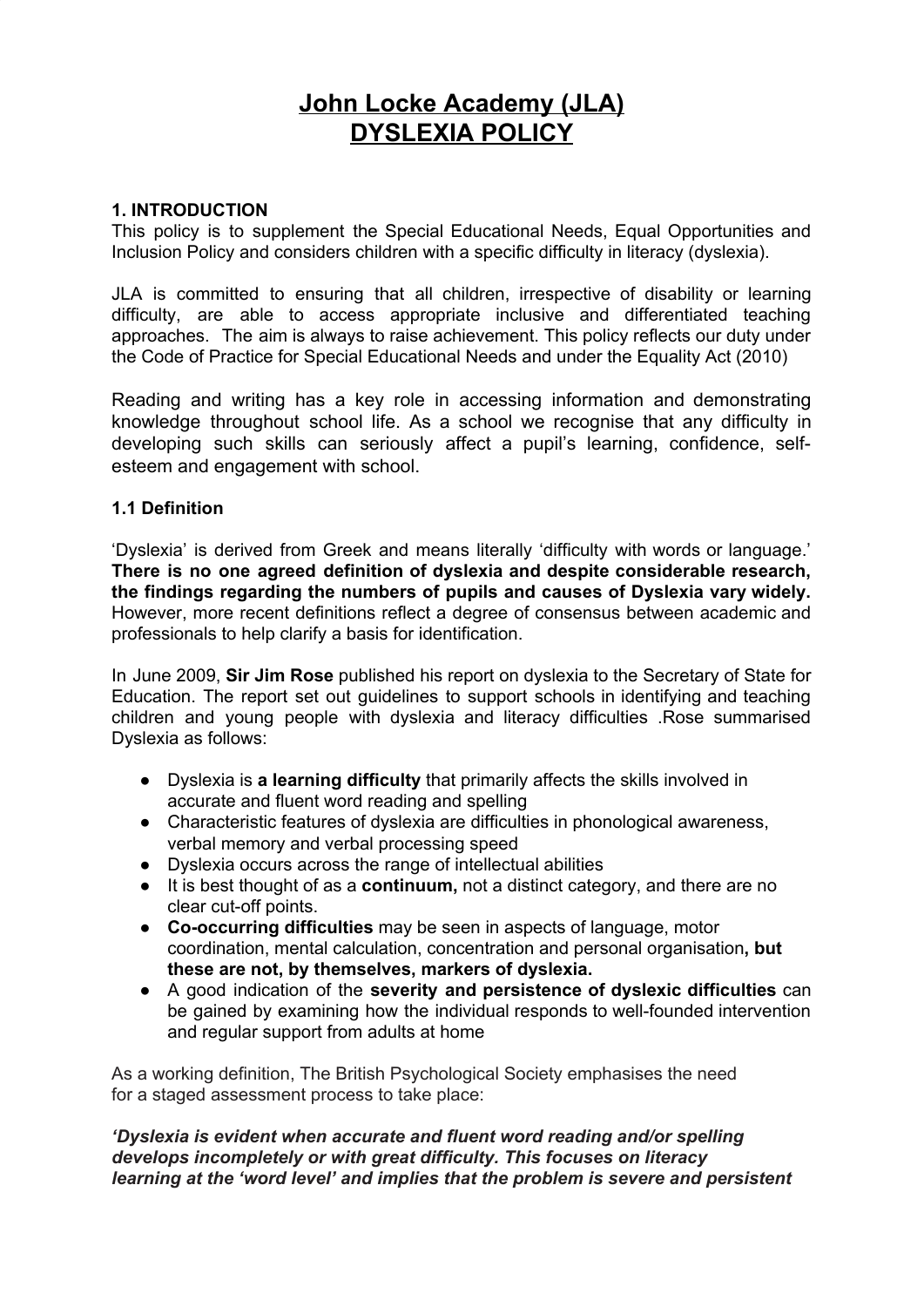#### *despite appropriate learning opportunities. It provides the basis of a staged process of assessment through teaching.'* **BPS (1999)**

JLA has adopted the Rose definition as a basis for identification of dyslexia; currently recognised by Government, it reflects current practice and research on dyslexia. As this definition sees dyslexia as existing on a continuum, it provides a rationale for staged support, identifies observable difficulties to help inform assessment and promotes carefully targeted intervention and support.

Not all children with literacy difficulties will be identified as dyslexic.

The term 'dyslexia' is applied, following an assessment by a suitably qualified professional. In this policy we use a broader term SpLD (Specific Learning Difficulty) to encompass a spectrum of needs which may or may not be later identified as dyslexia.

#### **2. HOW DO PROFESSIONALS SUPPORT CHILDREN WITH SPECIFIC DIFFICULTIES AT JLA?**

#### **2.1 The role of the class/subject teacher**

- To provide an environment which incorporates techniques and strategies recommended for the teaching of pupils with specific learning difficulties
- To choose appropriate learning objectives which challenge and support all pupils
- To manage access strategies and vary teaching styles to support the unique learning profile of each child
- To liaise with colleagues, e.g. SENCos and external professionals (Educational Psychologist) to ensure that practice and provision is appropriate

#### **2.2 The role of the Special Educational Needs Co-ordinator (SENCo)**

- To co-ordinate provision for children with Special Educational Needs including those with SpLD
- To advise on curriculum access to quality first teaching and help to remove barriers to learning
- To monitor and evaluate progress of children with SpLD, ensuring appropriate interventions are in place if required
- To work in partnership with teachers and parents
- To remain up to date in current approaches to support children with SpLD and contribute to staff training
- To identify children who may meet the criteria for additional funding

#### **2.3 The role of the Head teacher**

- To promote a positive ethos of inclusion within the school and community
- To keep the Governing Body fully informed and work closely with the school's SENCo and their team.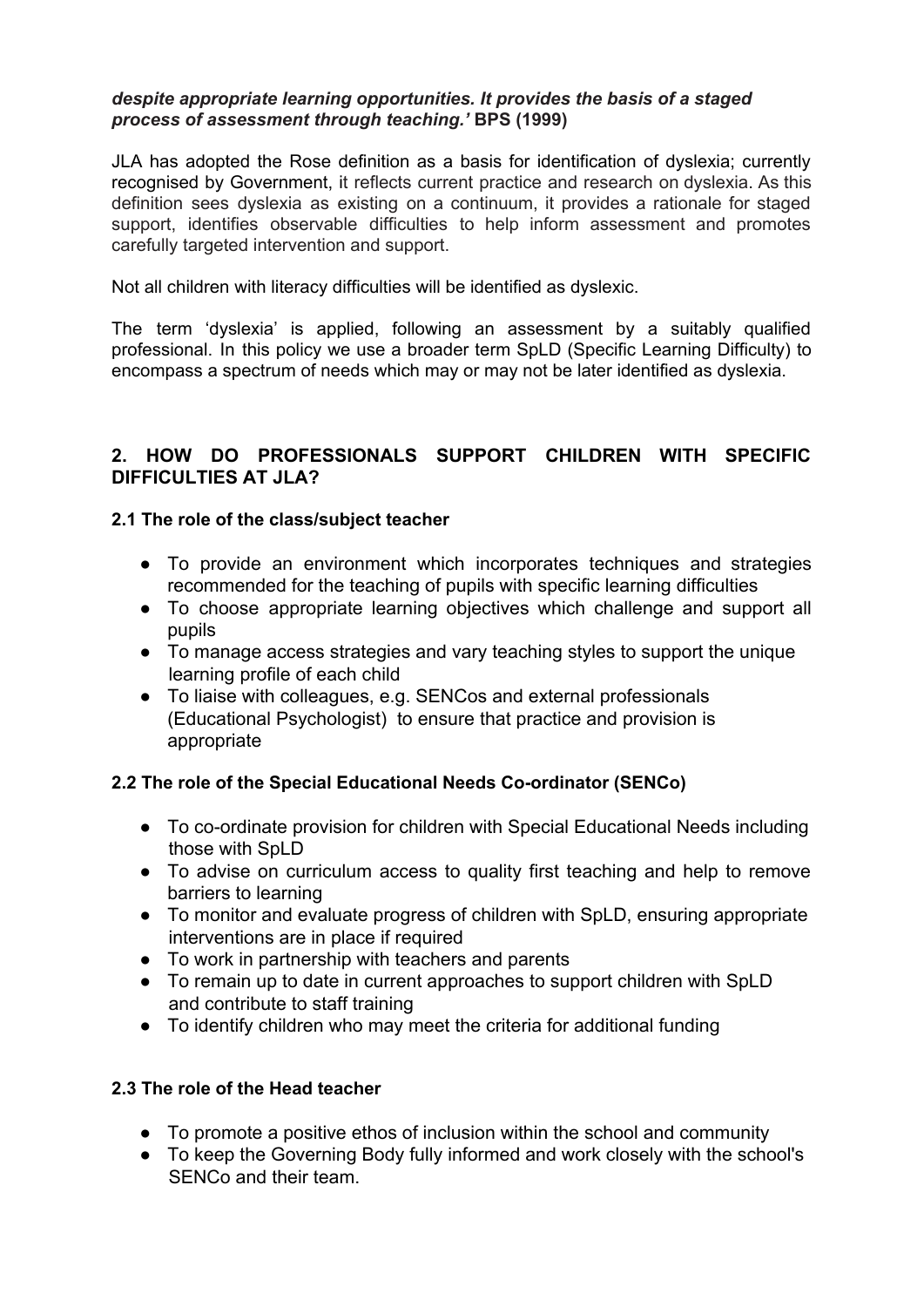- To oversee adequate provision of resources for children with SpLD based on need and curriculum access.
- To monitor effective teaching and learning for children with SEN, including SpLD, with the Senior Leadership Team
- To ensure teaching and non-teaching staff have access to good quality training to support their understanding of Specific Learning Difficulties.

#### **2.4 The Role of the Local Authority**

Local Authority has some advisory services available to support pupils who have SpLD Further information can be obtained from Parent Partnership/Sendiass at Hillingdon Borough

# **3. Dyslexia Provision at JLA**

#### **3.1. Intervention and Support**

#### **Children who receive lots of additional support at home as well as in school make the best progress.**

JLA does not fund assessments for dyslexia. This is in line with the policy at most schools. It is a parent's responsibility to fund formal, external assessments from an accredited source. Please speak to the Senco regarding this if you require greater clarification.

Support for pupils with Dyslexia will be consistent with the English curriculum. Support can be thought of using the "wave" model

*Wave One* – high quality inclusive teaching (quality first teaching) supported by effective whole school policies and frameworks, clearly targeted on all learners' needs and prior learning.

*Wave Two* – Wave One high quality inclusive teaching plus additional time limited Wave Two interventions, designed to increase rates of progress and support children to make good or better progress.

*Examples of Wave Two provision include approaches including:*

- *● Small group English*
- *● Extra English*
- *● Form time support*

*Wave Three* – Wave One high quality inclusive teaching **plus** personalised interventions to maximise progress and minimise gaps in achievement.

Pupils requiring Wave Three personalised support are likely to be on the school's SEN register and may also have an IEP. When difficulties persist, Wave Three provision may be modified and it may be considered necessary to involve an outside agency for specialist advice and register the child at School Action Plus. Children with EHC plans are also likely to be in receipt of Wave Three provision, although if they have severe difficulties, they may need a completely individualised programme.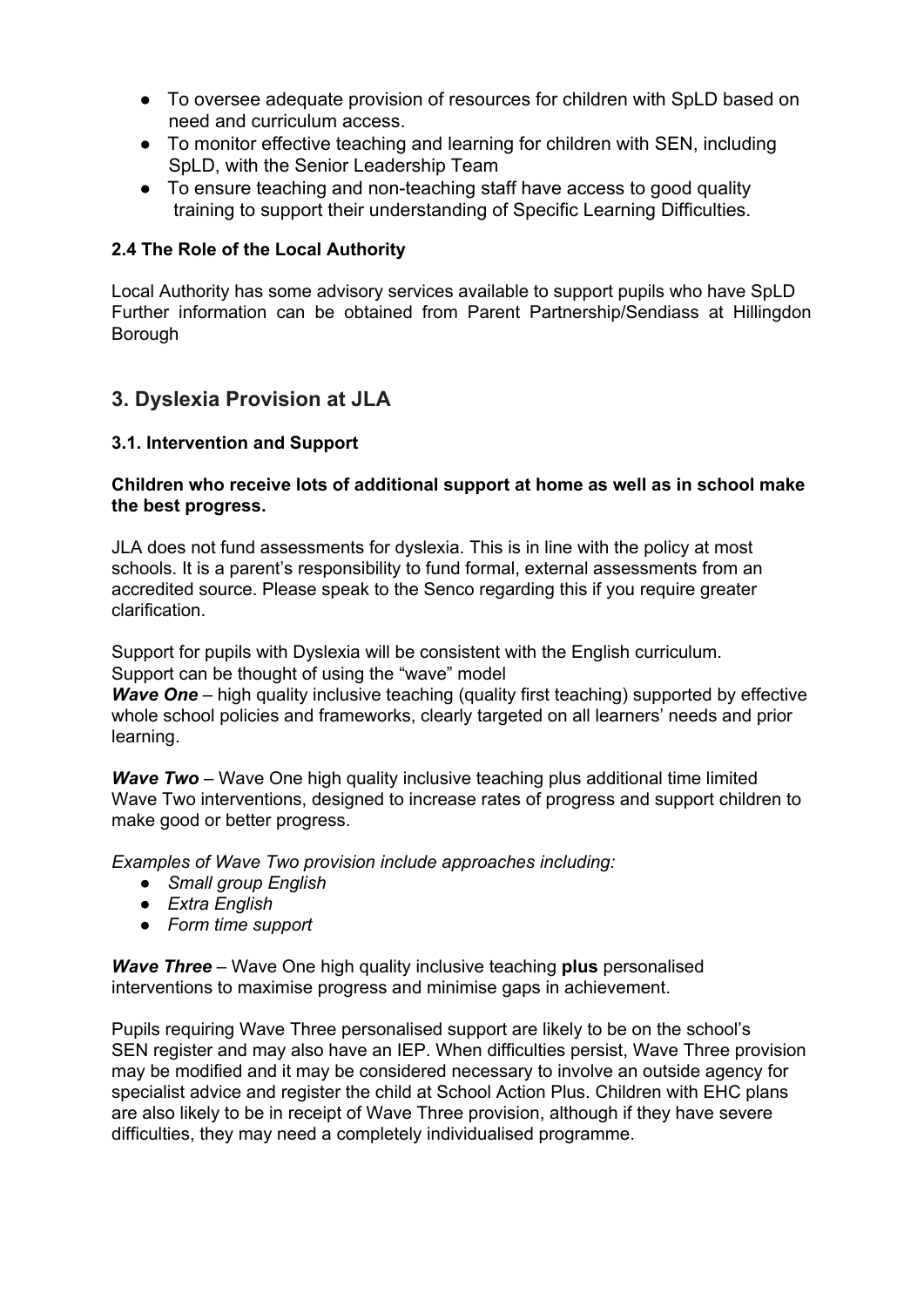Some interventions used successfully at JLA includes:

- Catch up
- Nessy
- 1 Plus 1
- Read write Inc Literacy

#### **3.2 How we assess children**

The primary purpose of an assessment will be to suggest objectives for an appropriate teaching programme, rather than to arrive at a 'diagnosis'. We do not diagnose dyslexia at school. However we can spot signs of barriers to

learning via class work and assessments.

Please remember that dyslexia is a continuum so it is always important to recognise the severity of need and give the appropriate intervention.

Often, in primary education this involves a very systematic approach to reading and writing, which is the same for all pupils.

#### **3.3 Working with Parents**

It is also important that any other factors that could be contributing to the child's difficulties are considered - such as possible hearing or visual impairment, lack of parental input at home, poor attendance, changes of school and emotional or motor difficulties.

Most pupils who show some signs of dyslexia would really benefit from a regular, systematic support package delivered not only in school but at home too.

At JLA we will work closely with families to ensure that they know what to do at home to best support their child's development.

All parents of students with a diagnosis of dyslexia are encouraged to make contact with the SENCo The views of parents often form an integral part of the Individual Education Plan

### **4. Private Assessment**

Parents may choose to have a private Educational Psychologist assessment that may result in an identification of dyslexia along with recommendations for intervention. These recommendations can be discussed in school. Many of these recommendations may already be in place in our classrooms through inclusive differentiated classroom teaching and evidence based interventions and we strive to meet the needs of all learners.

**The school cannot always follow specific recommendations. Like all schools,JLA is bound by budgetary constraints.**

# **5. Funding**

Identification of dyslexia **does not attract additional funding** through the local authority or through the school. JLA is committed to providing support using Wave, 1,2, and 3 provision readily available to students with SpLD.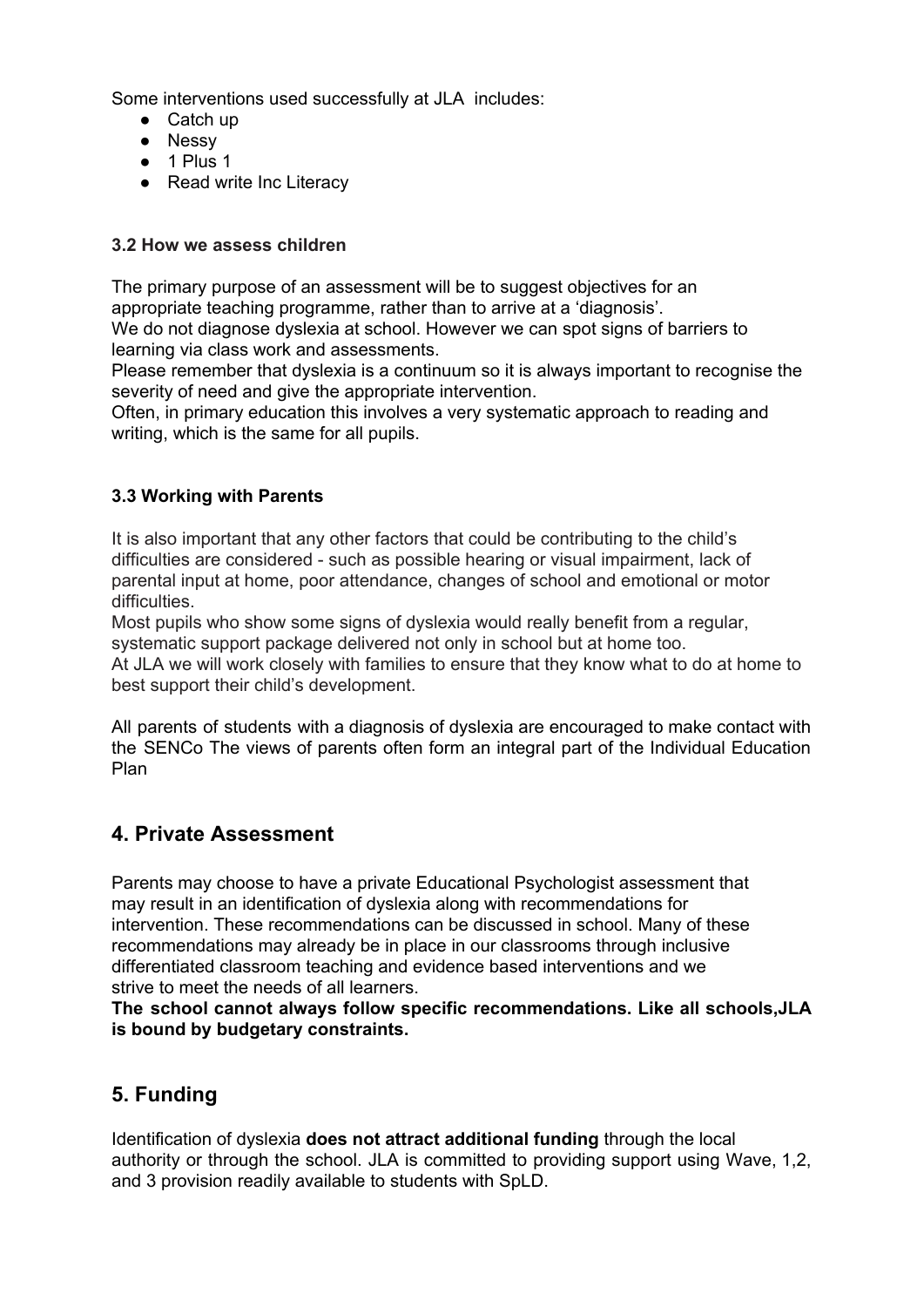# **6. Access Arrangements**

**Dyslexia** is not specifically mentioned as an eligibility requirement. However the term is used when providing examples for different types of Access Arrangements. The DFe update their information regarding access arrangements each year. Please contact the Senco in Year 5 if you believe you have evidence for the school to ask for extra help / time during Key Stage 2 SATS.

#### **Reader / Computer reader**

The student may require the whole paper, or just some words, to be read. The candidate's reading skills (**accuracy or speed or comprehension)** have been measured by a specialist and standard score is in the **below average** range (84 or less).

#### **Scribe / Voice input systems**

Scribes should only be requested for candidates who cannot produce written communication by any other means (e.g. word processor).

An assessment of **accuracy, legibility** and **speed** of writing is required. In order to meet the requirements the candidate's spelling accuracy score should be below average, free writing cannot be read by others, or is grammatically incomprehensible or is produced so slowly that the answers could not be fully recorded even with extra time allowed. (In the case of a candidate whose writing may be illegible to a stranger but not to those familiar with him or her, a transcript can be used – see below).

#### **REFERENCES**

DECP (1999) *Dyslexia, Literacy and Psychological Assessment*. Report by the Working Party. British Psychological Society, Leicester. DfES (2001) *SEN Code of Practice* ref. DFES/581/2001 DfES Publications DfES (2002) *The National Literacy and Numeracy Strategies* Including all children in the literacy hour and daily mathematics lesson. Ref: DfES 0465/2002 Devon County Council (2005) *Inclusive Education in Devon: Dyslexia: Guidance on Identification, Assessment and Intervention.* Milton Keynes Council (2003) *Milton Keynes Dyslexia Policy Identifying and Teaching Children and Young People with Dyslexia and Literacy Difficulties* Rose J. (2009) London: DFCS.

Information about Key Stage 2 Sats access arrangements can be found at **[https://www.gov.uk/government/uploads/system/uploads/attachment\\_data/file/601](https://www.gov.uk/government/uploads/system/uploads/attachment_data/file/601108/2017_KS2_ARA_v2.0.pdf) [108/2017\\_KS2\\_ARA\\_v2.0.pdf](https://www.gov.uk/government/uploads/system/uploads/attachment_data/file/601108/2017_KS2_ARA_v2.0.pdf)**

**Sendiass** Hillingdon Borough Uxbridge Civic Centre Tel. 01895-277001

**British Dyslexia Association**